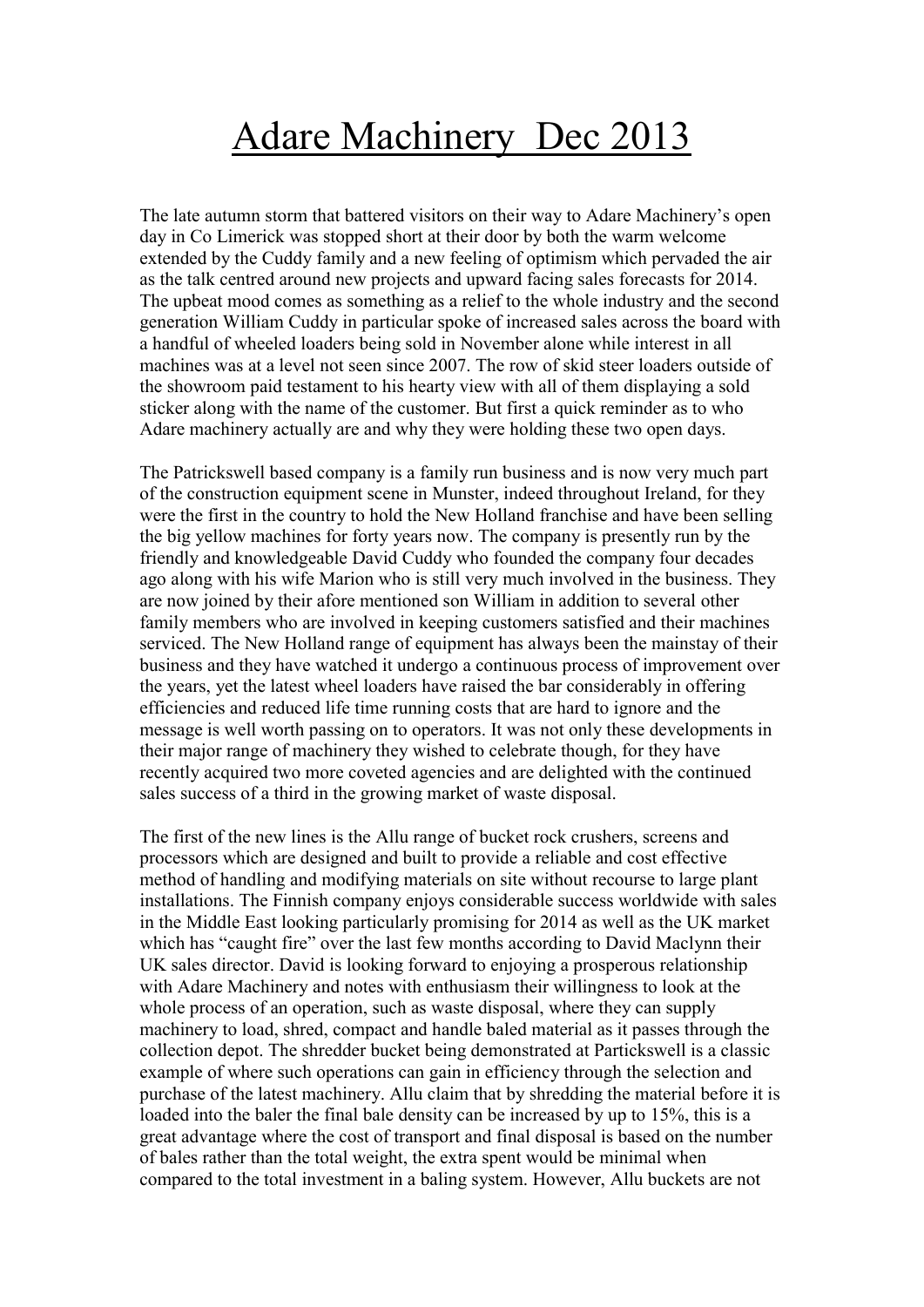confined solely to the waste processing industry, in fact it's just another example of the incredibly wide range of uses to which their products are put, from landscaping to demolition via composting and soil stabilisation. These are versatile machines and the website at www.allu.net features many more applications whilst Adare Machinery would be delighted to help customers in choosing a machine that best satisfies their needs.

Waste disposal has already been mentioned and with 2.8 million tonnes of household and commercial waste being generated in the Republic of Ireland in 2011. Landfill sites are gradually being filled up and closed so there is tremendous scope for alternative methods of disposal, enter the Swedish company 'Flexus' and their heavy duty baling system. Based on much the same principle as an agricultural round baler these machines take household waste and compress it into a cylindrical bale that is easy to handle and store and is safe from spontaneous combustion or fermentation of contents, thus eliminating offensive odours. Adare Machinery is the sole agent for the company in Ireland where there are seven units already producing 900 -1,000kg bales that are shipped to mainland Europe for incineration. Although incineration provides energy for nearby homes the cost of building the plants and scrubbing the exhaust of dioxins still means that each bale carries a  $\epsilon$ 30 fee for disposal which is three times the approximate cost of producing the bale when all fixed and running costs are included. The balers themselves are mounted on skid units for mobility, they produce around 28 bales per hour and are incredibly robust. The sales manager for Flexus, Peter Svensson, is proud to point out that only one object has ever broken one of the machines when passing through, and that was a grenade in Croatia! The self contained plant that Adare Machinery had on display was fresh from the factory and was waiting to be delivered to the customer's base in the new year.

Despite their branching out into new areas William Cuddy is adamant that their ongoing relationship with New Holland will form the basis of the business for many years to come. Their recent sales success proves that they are out there wanting to do business and despite the recession there is complete confidence in the future with many older machines bought in the boom years now wearing out and in need of replacement. William points out that however strong a loader may be it will eventually tire and the repair bills will accordingly rise. At some point continuing to run older machines will out run the cost of replacement and now is the time that this is happening. Richard McTurk, Business Manager for New Holland, notes that today's machine will out perform older models by notable margins, especially when it comes to cycle times and economy. He cites one operator as reducing his fuel use by a third from 18litres/hour to 12l/hour when replacing a competitors wheeled loader with the latest New Holland unit and it is this sort of saving that immediately appeals to fleet managers. Reducing the fuel bill by nearly  $\epsilon$ 50 per 8 hour shift through the purchase of a new loader will very soon pay for itself which, in addition to reduced servicing costs, makes for a very attractive proposition. The latest engines are also far cleaner in operation, reduction of NOX and particle emissions have been forced through via legislation leading to machines that are not only more environmentally friendly but also a lot more pleasant to work with in confined spaces, a big bonus for the experienced drivers that companies will be looking to retain as the recovery in the industry gathers pace.